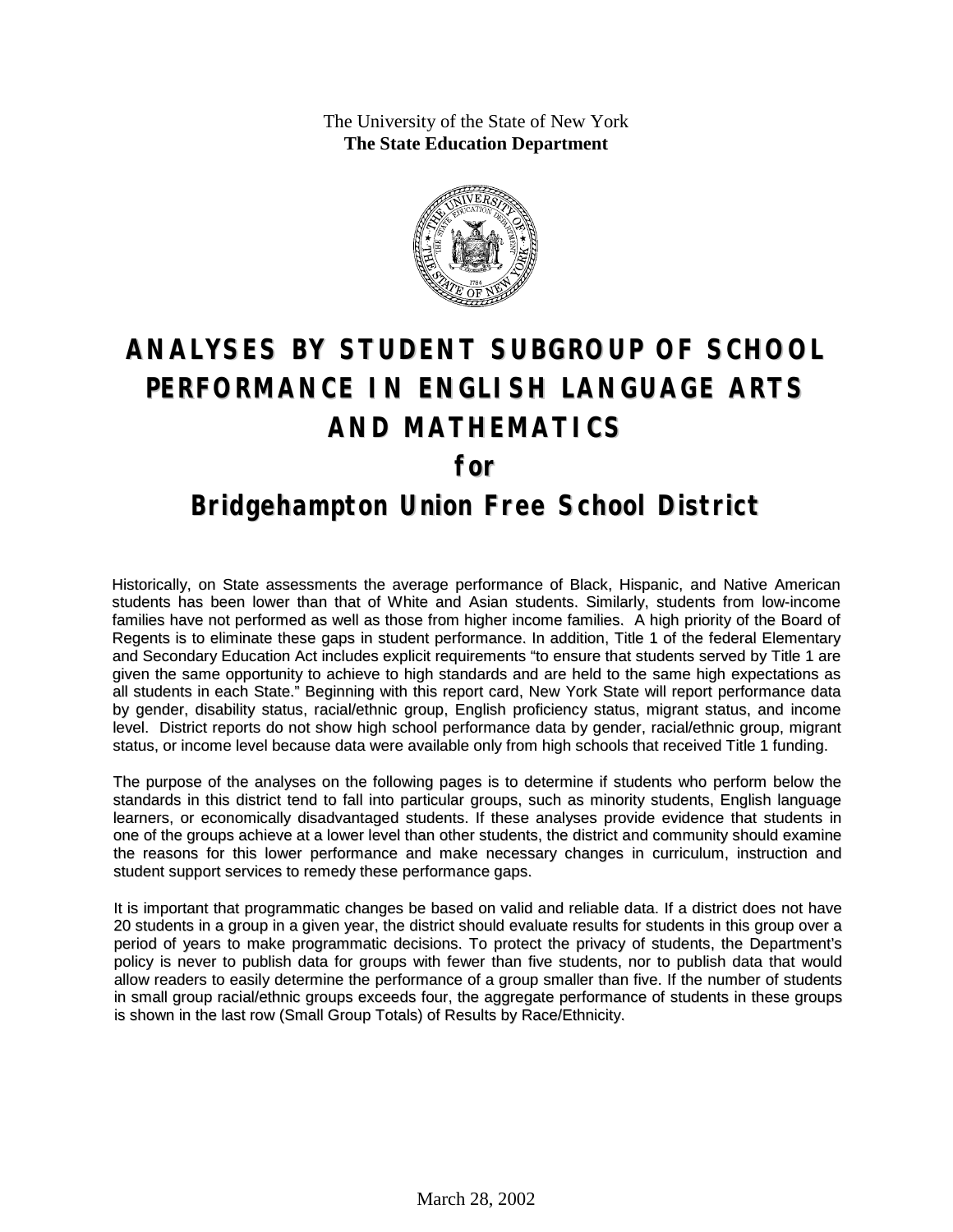# **Elementary English Language Arts**

A description of the performance levels and summary results for all general-education students and all students with disabilities can be found in the *Overview* of the New York State Report Card.

|                                          | <b>Counts of Students</b> |     |                             |             |                |                 |              |                |                  | <b>Percentages</b><br>of Tested |  |
|------------------------------------------|---------------------------|-----|-----------------------------|-------------|----------------|-----------------|--------------|----------------|------------------|---------------------------------|--|
| <b>Student Subgroup</b>                  | <b>Not Tested</b>         |     |                             |             |                | <b>Students</b> |              |                |                  |                                 |  |
|                                          | <b>ALT</b>                | ELL | No<br>Valid<br><b>Score</b> | Level<br>1  | Level<br>2     | Level<br>3      | Level<br>4   | Total          | Level<br>$2 - 4$ | Level<br>$3 - 4$                |  |
| Results by Race/Ethnicity                |                           |     |                             |             |                |                 |              |                |                  |                                 |  |
| American Indian/Alaskan<br><b>Native</b> | $\mathbf 0$               | 0   | 0                           | $\pmb{0}$   | 0              | $\mathbf 0$     | 0            | 0              | 0%               | 0%                              |  |
| <b>Black</b>                             | $\mathbf 0$               | 0   | 0                           | s           | s              | s               | s            | 4              | $\mathbf s$      | $\mathbf s$                     |  |
| Hispanic                                 | 0                         | 0   | $\pmb{0}$                   | s           | s              | s               | s            | 2              | s                | s                               |  |
| Asian or Pacific Islander                | 0                         | 0   | 0                           | 0           | 0              | 0               | 0            | 0              | 0%               | 0%                              |  |
| White                                    | $\mathbf 0$               | 0   | $\mathbf 0$                 | 0           | $\mathbf{1}$   | 3               | $\mathbf{1}$ | 5              | 100%             | 80%                             |  |
| Total                                    | $\mathbf 0$               | 0   | $\pmb{0}$                   | $\pmb{0}$   | 4              | 6               | 1            | 11             | 100%             | 64%                             |  |
| Small Group Totals (s)                   | 0                         | 0   | 0                           | 0           | 3              | 3               | 0            | 6              | 100%             | 50%                             |  |
| Results by Gender                        |                           |     |                             |             |                |                 |              |                |                  |                                 |  |
| Female                                   | $\pmb{0}$                 | 0   | $\pmb{0}$                   | $\mathbf s$ | $\mathbf s$    | ${\bf s}$       | $\mathbf s$  | $\overline{7}$ | $\mathbf s$      | s                               |  |
| Male                                     | $\mathbf 0$               | 0   | 0                           | s           | s              | S               | s            | 4              | $\mathbf s$      | s                               |  |
| Total                                    | $\mathbf 0$               | 0   | $\mathbf 0$                 | $\pmb{0}$   | $\overline{4}$ | 6               | $\mathbf{1}$ | 11             | 100%             | 64%                             |  |
| Results by English Proficiency Status    |                           |     |                             |             |                |                 |              |                |                  |                                 |  |
| <b>English Proficient</b>                | $\mathbf 0$               | 0   | $\pmb{0}$                   | $\pmb{0}$   | 4              | 6               | $\mathbf{1}$ | 11             | 100%             | 64%                             |  |
| <b>Limited English Proficient</b>        | $\pmb{0}$                 | 0   | $\pmb{0}$                   | 0           | 0              | $\mathbf 0$     | 0            | 0              | 0%               | 0%                              |  |
| Total                                    | $\mathbf 0$               | 0   | 0                           | 0           | $\overline{4}$ | 6               | 1            | 11             | 100%             | 64%                             |  |
| Results by Income Level                  |                           |     |                             |             |                |                 |              |                |                  |                                 |  |
| Economically<br>Disadvantaged            | $\pmb{0}$                 | 0   | $\mathbf 0$                 | s           | s              | ${\tt S}$       | s            | 4              | s                | s                               |  |
| Not Disadvantaged                        | $\mathbf 0$               | 0   | $\mathbf 0$                 | s           | s              | s               | s            | $\overline{7}$ | s                | s                               |  |
| Total                                    | $\mathbf 0$               | 0   | $\mathbf 0$                 | $\mathbf 0$ | 4              | 6               | 1            | 11             | 100%             | 64%                             |  |
| Results by Migrant Status                |                           |     |                             |             |                |                 |              |                |                  |                                 |  |
| <b>Migrant Family</b>                    | 0                         | 0   | 0                           | 0           | 0              | $\mathbf 0$     | 0            | 0              | 0%               | 0%                              |  |
| Not Migrant Family                       | $\mathbf 0$               | 0   | 0                           | 0           | 4              | 6               | 1            | 11             | 100%             | 64%                             |  |
| Total                                    | $\mathbf 0$               | 0   | $\pmb{0}$                   | $\pmb{0}$   | 4              | 6               | 1            | 11             | 100%             | 64%                             |  |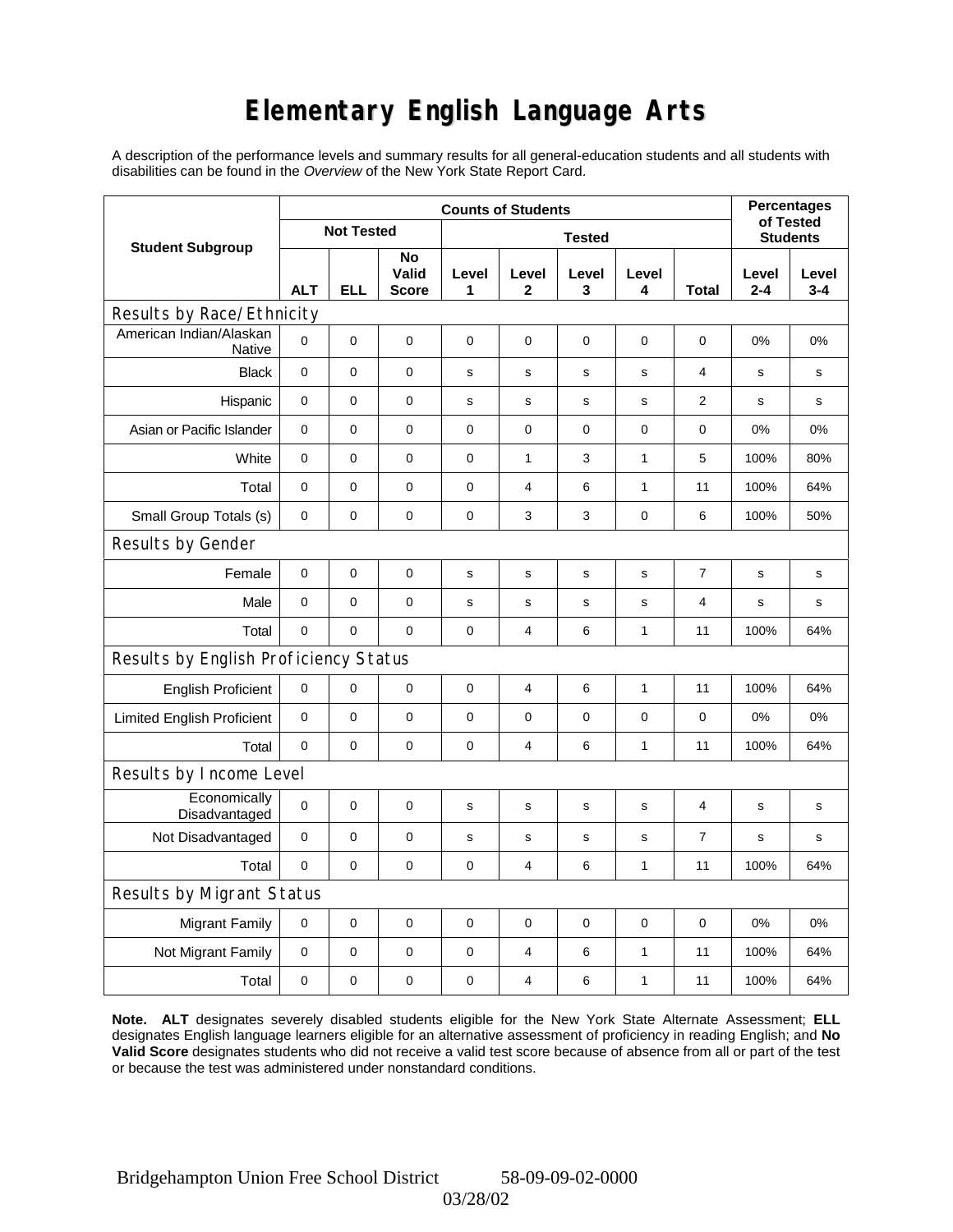# **Elementary Mathematics**

A description of the performance levels and summary results for all general-education students and all students with disabilities can be found in the *Overview* of the New York State Report Card.

|                                          | <b>Counts of Students</b> |                   |                             |              |                      |                 |             |                | <b>Percentages</b><br>of Tested |                  |
|------------------------------------------|---------------------------|-------------------|-----------------------------|--------------|----------------------|-----------------|-------------|----------------|---------------------------------|------------------|
| <b>Student Subgroup</b>                  |                           | <b>Not Tested</b> |                             |              |                      | <b>Students</b> |             |                |                                 |                  |
|                                          | <b>ALT</b>                | <b>ELL</b>        | No<br>Valid<br><b>Score</b> | Level<br>1   | Level<br>$\mathbf 2$ | Level<br>3      | Level<br>4  | <b>Total</b>   | Level<br>$2 - 4$                | Level<br>$3 - 4$ |
| Results by Race/Ethnicity                |                           |                   |                             |              |                      |                 |             |                |                                 |                  |
| American Indian/Alaskan<br><b>Native</b> | 0                         | $\mathbf 0$       | $\mathbf 0$                 | 0            | 0                    | 0               | 0           | 0              | 0%                              | 0%               |
| <b>Black</b>                             | 0                         | $\mathsf 0$       | $\pmb{0}$                   | $\mathbf s$  | $\mathbf s$          | s               | $\mathbf s$ | 4              | s                               | s                |
| Hispanic                                 | $\mathbf 0$               | 0                 | $\mathbf 0$                 | $\mathbf s$  | $\mathbf s$          | $\mathbf s$     | $\mathbf s$ | 2              | s                               | s                |
| Asian or Pacific Islander                | $\mathbf 0$               | 0                 | $\mathbf 0$                 | $\pmb{0}$    | $\mathbf 0$          | 0               | $\mathbf 0$ | 0              | 0%                              | 0%               |
| White                                    | 0                         | 0                 | $\mathbf 0$                 | $\pmb{0}$    | $\mathbf 0$          | 4               | 1           | 5              | 100%                            | 100%             |
| Total                                    | $\mathbf 0$               | 0                 | $\mathbf 0$                 | 1            | 3                    | 6               | 1           | 11             | 91%                             | 64%              |
| Small Group Totals (s)                   | $\mathbf 0$               | 0                 | $\mathbf 0$                 | 1            | 3                    | $\overline{2}$  | 0           | 6              | 83%                             | 33%              |
| Results by Gender                        |                           |                   |                             |              |                      |                 |             |                |                                 |                  |
| Female                                   | 0                         | $\mathsf 0$       | $\pmb{0}$                   | $\mathbf s$  | $\mathbf s$          | $\mathbf s$     | $\mathbf s$ | $\overline{7}$ | $\mathbf s$                     | s                |
| Male                                     | $\mathbf 0$               | 0                 | $\mathbf 0$                 | $\mathbf s$  | $\mathsf{s}$         | $\mathsf{s}$    | s           | 4              | s                               | s                |
| Total                                    | 0                         | 0                 | $\mathbf 0$                 | $\mathbf{1}$ | 3                    | 6               | 1           | 11             | 91%                             | 64%              |
| Results by English Proficiency Status    |                           |                   |                             |              |                      |                 |             |                |                                 |                  |
| <b>English Proficient</b>                | 0                         | 0                 | $\mathbf 0$                 | $\mathbf{1}$ | 3                    | 6               | 1           | 11             | 91%                             | 64%              |
| <b>Limited English Proficient</b>        | 0                         | 0                 | $\mathbf 0$                 | $\pmb{0}$    | $\mathbf 0$          | 0               | $\pmb{0}$   | 0              | 0%                              | 0%               |
| Total                                    | 0                         | $\mathbf 0$       | $\mathbf 0$                 | $\mathbf{1}$ | 3                    | 6               | 1           | 11             | 91%                             | 64%              |
| Results by Income Level                  |                           |                   |                             |              |                      |                 |             |                |                                 |                  |
| Economically<br>Disadvantaged            | $\mathbf 0$               | $\mathsf 0$       | $\mathbf 0$                 | $\mathbf s$  | S                    | $\mathbf s$     | s           | 4              | $\mathbf s$                     | s                |
| Not Disadvantaged                        | $\mathbf 0$               | 0                 | $\mathbf 0$                 | s            | s                    | s               | s           | $\overline{7}$ | s                               | s                |
| Total                                    | $\mathbf 0$               | $\mathbf 0$       | $\pmb{0}$                   | 1            | 3                    | 6               | 1           | 11             | 91%                             | 64%              |
| Results by Migrant Status                |                           |                   |                             |              |                      |                 |             |                |                                 |                  |
| <b>Migrant Family</b>                    | $\mathbf 0$               | 0                 | $\pmb{0}$                   | 0            | $\mathbf 0$          | 0               | $\pmb{0}$   | $\mathbf 0$    | 0%                              | 0%               |
| Not Migrant Family                       | 0                         | 0                 | $\pmb{0}$                   | 1            | 3                    | 6               | 1           | 11             | 91%                             | 64%              |
| Total                                    | 0                         | 0                 | 0                           | 1            | 3                    | 6               | 1           | 11             | 91%                             | 64%              |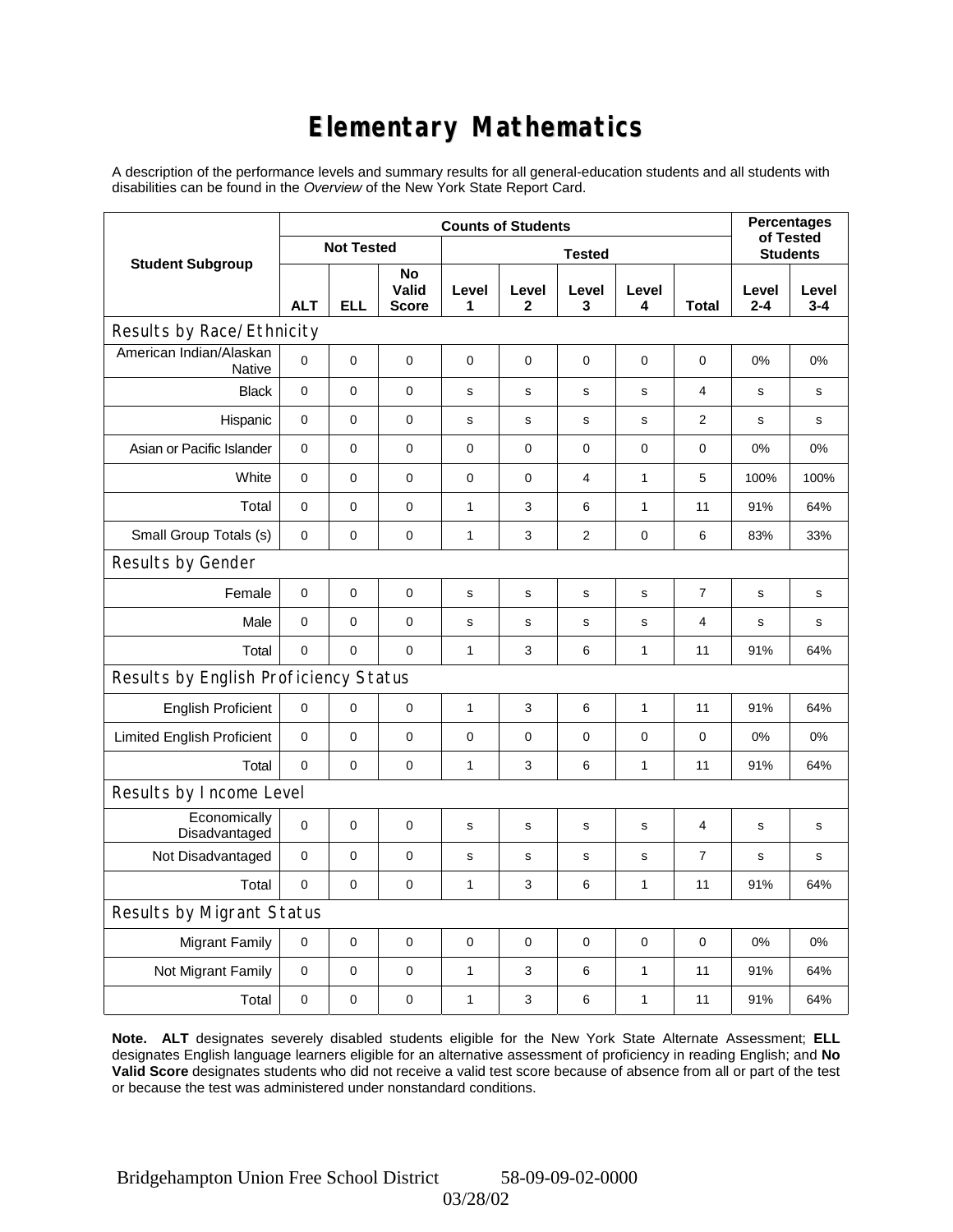# **Middle-Level English Language Arts**

A description of the performance levels and summary results for all general-education students and all students with disabilities can be found in the *Overview* of the New York State Report Card.

|                                          | <b>Counts of Students</b> |                   |                             |             |                       |             |                 |                | <b>Percentages</b><br>of Tested |                  |
|------------------------------------------|---------------------------|-------------------|-----------------------------|-------------|-----------------------|-------------|-----------------|----------------|---------------------------------|------------------|
| <b>Student Subgroup</b>                  |                           | <b>Not Tested</b> |                             |             |                       |             | <b>Students</b> |                |                                 |                  |
|                                          | <b>ALT</b>                | <b>ELL</b>        | No<br>Valid<br><b>Score</b> | Level<br>1  | Level<br>$\mathbf{2}$ | Level<br>3  | Level<br>4      | <b>Total</b>   | Level<br>$2 - 4$                | Level<br>$3 - 4$ |
| Results by Race/Ethnicity                |                           |                   |                             |             |                       |             |                 |                |                                 |                  |
| American Indian/Alaskan<br><b>Native</b> | 0                         | $\mathbf 0$       | $\mathbf 0$                 | 0           | $\mathbf 0$           | 0           | 0               | 0              | 0%                              | 0%               |
| <b>Black</b>                             | 0                         | $\mathsf 0$       | $\mathbf{1}$                | $\pmb{0}$   | 6                     | 0           | $\mathbf 0$     | 6              | 100%                            | 0%               |
| Hispanic                                 | $\mathbf 0$               | 0                 | $\mathbf 0$                 | 0           | $\mathbf 0$           | 0           | 0               | 0              | 0%                              | 0%               |
| Asian or Pacific Islander                | $\mathbf 0$               | 0                 | $\mathbf 0$                 | $\pmb{0}$   | $\mathbf 0$           | 0           | 0               | 0              | 0%                              | 0%               |
| White                                    | 0                         | 0                 | 0                           | $\pmb{0}$   | $\mathbf 0$           | 0           | 0               | 0              | 0%                              | 0%               |
| Total                                    | $\mathbf 0$               | 0                 | $\mathbf{1}$                | 0           | 6                     | 0           | $\mathbf 0$     | 6              | 100%                            | 0%               |
| Small Group Totals (s)                   | $\mathbf 0$               | 0                 | $\mathbf 0$                 | $\pmb{0}$   | $\mathbf 0$           | 0           | $\pmb{0}$       | 0              | 0%                              | 0%               |
| Results by Gender                        |                           |                   |                             |             |                       |             |                 |                |                                 |                  |
| Female                                   | 0                         | $\mathsf 0$       | $\pmb{0}$                   | $\mathbf s$ | $\mathbf s$           | $\mathbf s$ | $\mathbf s$     | $\overline{2}$ | $\mathbf s$                     | s                |
| Male                                     | $\mathbf 0$               | 0                 | $\mathbf{1}$                | $\mathbf s$ | $\mathbf S$           | $\mathbf S$ | s               | 4              | s                               | s                |
| Total                                    | 0                         | 0                 | $\mathbf{1}$                | 0           | 6                     | 0           | $\pmb{0}$       | 6              | 100%                            | 0%               |
| Results by English Proficiency Status    |                           |                   |                             |             |                       |             |                 |                |                                 |                  |
| <b>English Proficient</b>                | 0                         | 0                 | $\mathbf{1}$                | 0           | 6                     | 0           | $\pmb{0}$       | 6              | 100%                            | 0%               |
| <b>Limited English Proficient</b>        | 0                         | 0                 | $\mathbf 0$                 | $\pmb{0}$   | $\mathbf 0$           | 0           | $\pmb{0}$       | 0              | 0%                              | 0%               |
| Total                                    | 0                         | $\mathbf 0$       | $\mathbf{1}$                | 0           | 6                     | 0           | 0               | 6              | 100%                            | 0%               |
| Results by Income Level                  |                           |                   |                             |             |                       |             |                 |                |                                 |                  |
| Economically<br>Disadvantaged            | $\mathbf 0$               | $\mathsf 0$       | $\mathbf 0$                 | $\mathbf s$ | S                     | $\mathbf s$ | s               | 1              | $\mathbf s$                     | s                |
| Not Disadvantaged                        | $\mathbf 0$               | 0                 | $\mathbf{1}$                | s           | s                     | s           | s               | 5              | s                               | s                |
| Total                                    | $\mathbf 0$               | $\mathbf 0$       | $\mathbf{1}$                | 0           | 6                     | 0           | $\mathbf 0$     | 6              | 100%                            | 0%               |
| Results by Migrant Status                |                           |                   |                             |             |                       |             |                 |                |                                 |                  |
| <b>Migrant Family</b>                    | $\mathbf 0$               | 0                 | $\mathbf 0$                 | 0           | $\mathbf 0$           | 0           | $\pmb{0}$       | $\mathbf 0$    | 0%                              | 0%               |
| Not Migrant Family                       | 0                         | 0                 | $\mathbf{1}$                | 0           | 6                     | 0           | 0               | 6              | 100%                            | 0%               |
| Total                                    | 0                         | 0                 | $\mathbf{1}$                | 0           | 6                     | 0           | 0               | 6              | 100%                            | 0%               |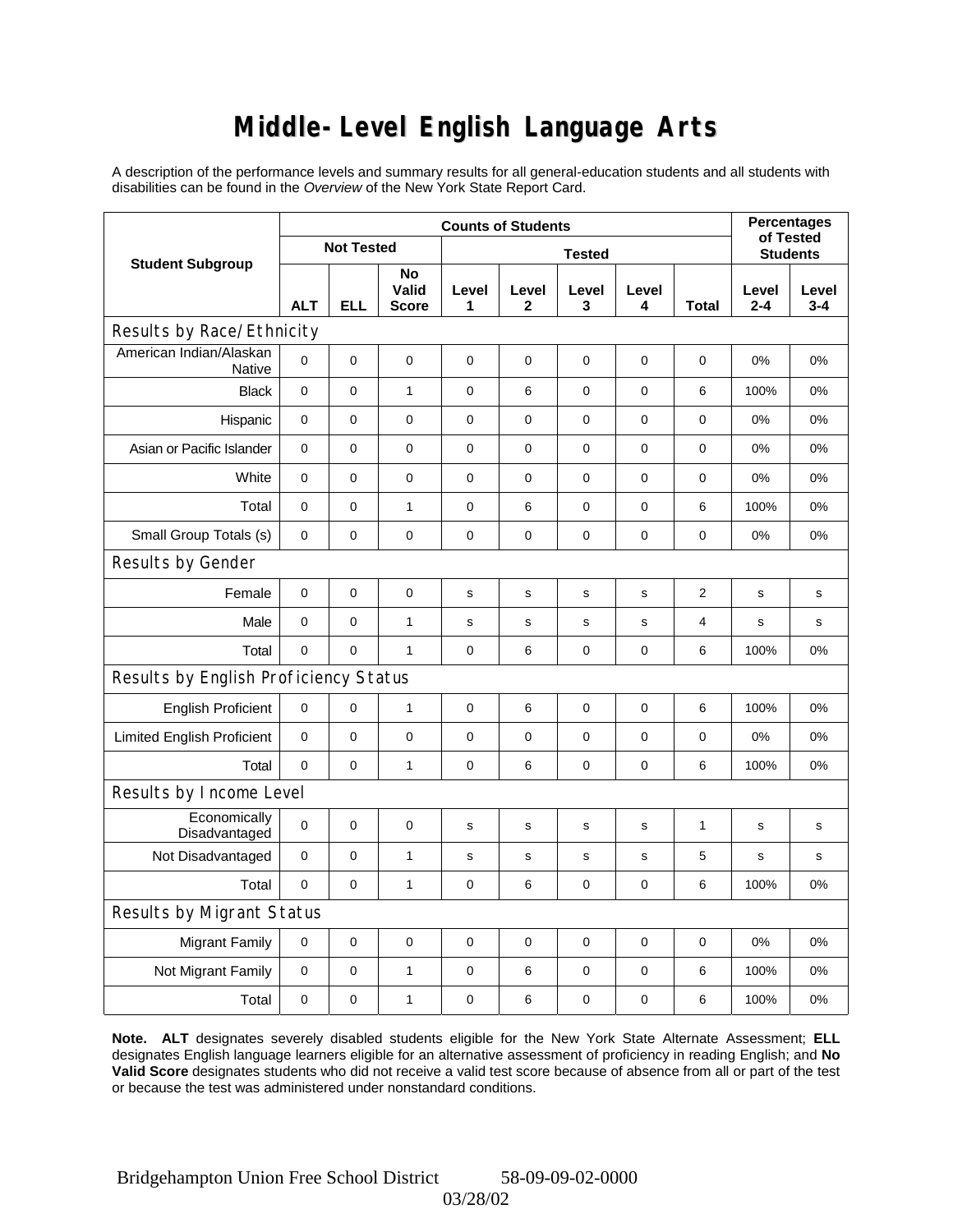### **Middle-Level Mathematics**

A description of the performance levels and summary results for all general-education students and all students with disabilities can be found in the *Overview* of the New York State Report Card.

|                                       | <b>Counts of Students</b> |                |                             |                  |                         |              |             |                | <b>Percentages</b><br>of Tested |                  |
|---------------------------------------|---------------------------|----------------|-----------------------------|------------------|-------------------------|--------------|-------------|----------------|---------------------------------|------------------|
| <b>Student Subgroup</b>               | <b>Not Tested</b>         |                |                             |                  | <b>Students</b>         |              |             |                |                                 |                  |
|                                       | <b>ALT</b>                | <b>ELL</b>     | No<br>Valid<br><b>Score</b> | Level<br>1       | Level<br>$\mathbf{2}$   | Level<br>3   | Level<br>4  | <b>Total</b>   | Level<br>$2 - 4$                | Level<br>$3 - 4$ |
| Results by Race/Ethnicity             |                           |                |                             |                  |                         |              |             |                |                                 |                  |
| American Indian/Alaskan<br>Native     | 0                         | $\mathbf 0$    | $\mathbf 0$                 | $\mathbf 0$      | 0                       | 0            | 0           | 0              | $0\%$                           | 0%               |
| <b>Black</b>                          | 0                         | 0              | $\mathbf{1}$                | $\overline{2}$   | 4                       | 0            | 0           | 6              | 67%                             | 0%               |
| Hispanic                              | $\mathbf 0$               | $\mathsf 0$    | $\pmb{0}$                   | $\pmb{0}$        | $\mathbf 0$             | 0            | 0           | 0              | 0%                              | 0%               |
| Asian or Pacific Islander             | $\mathbf 0$               | $\mathbf 0$    | 0                           | 0                | $\mathbf 0$             | 0            | $\mathbf 0$ | 0              | 0%                              | 0%               |
| White                                 | $\mathbf 0$               | $\overline{0}$ | $\pmb{0}$                   | $\mathbf 0$      | 0                       | 0            | 0           | 0              | 0%                              | 0%               |
| Total                                 | $\mathbf 0$               | 0              | $\mathbf{1}$                | $\overline{2}$   | $\overline{\mathbf{4}}$ | 0            | 0           | 6              | 67%                             | 0%               |
| Small Group Totals (s)                | $\mathbf 0$               | 0              | $\pmb{0}$                   | $\pmb{0}$        | $\mathbf 0$             | 0            | 0           | 0              | 0%                              | 0%               |
| Results by Gender                     |                           |                |                             |                  |                         |              |             |                |                                 |                  |
| Female                                | 0                         | 0              | $\pmb{0}$                   | $\mathbf s$      | $\mathsf{s}$            | $\mathsf{s}$ | s           | $\overline{2}$ | $\mathbf s$                     | s                |
| Male                                  | 0                         | $\mathbf 0$    | $\mathbf{1}$                | $\mathbf s$      | s                       | s            | s           | 4              | s                               | s                |
| Total                                 | 0                         | 0              | $\mathbf{1}$                | $\overline{2}$   | $\overline{4}$          | 0            | $\pmb{0}$   | 6              | 67%                             | 0%               |
| Results by English Proficiency Status |                           |                |                             |                  |                         |              |             |                |                                 |                  |
| <b>English Proficient</b>             | $\mathbf 0$               | 0              | $\mathbf{1}$                | $\overline{2}$   | $\overline{4}$          | 0            | $\pmb{0}$   | 6              | 67%                             | 0%               |
| <b>Limited English Proficient</b>     | 0                         | 0              | $\pmb{0}$                   | $\pmb{0}$        | $\mathbf 0$             | 0            | 0           | 0              | 0%                              | 0%               |
| Total                                 | $\mathbf 0$               | $\mathbf 0$    | $\mathbf{1}$                | $\overline{2}$   | $\overline{4}$          | 0            | 0           | 6              | 67%                             | 0%               |
| Results by Income Level               |                           |                |                             |                  |                         |              |             |                |                                 |                  |
| Economically<br>Disadvantaged         | $\mathbf 0$               | 0              | $\mathbf 0$                 | s                | S                       | $\mathbf s$  | s           | 1              | $\mathbf s$                     | s                |
| Not Disadvantaged                     | 0                         | $\mathbf 0$    | $\mathbf{1}$                | s                | s                       | s            | s           | 5              | s                               | s                |
| Total                                 | $\mathbf 0$               | $\mathbf 0$    | $\mathbf{1}$                | $\overline{2}$   | 4                       | 0            | 0           | 6              | 67%                             | 0%               |
| Results by Migrant Status             |                           |                |                             |                  |                         |              |             |                |                                 |                  |
| <b>Migrant Family</b>                 | $\mathbf 0$               | $\mathbf 0$    | $\pmb{0}$                   | 0                | $\mathbf 0$             | $\mathbf 0$  | 0           | 0              | 0%                              | 0%               |
| Not Migrant Family                    | 0                         | 0              | $\mathbf{1}$                | $\boldsymbol{2}$ | 4                       | 0            | 0           | 6              | 67%                             | 0%               |
| Total                                 | 0                         | 0              | $\mathbf{1}$                | 2                | 4                       | 0            | 0           | 6              | 67%                             | 0%               |